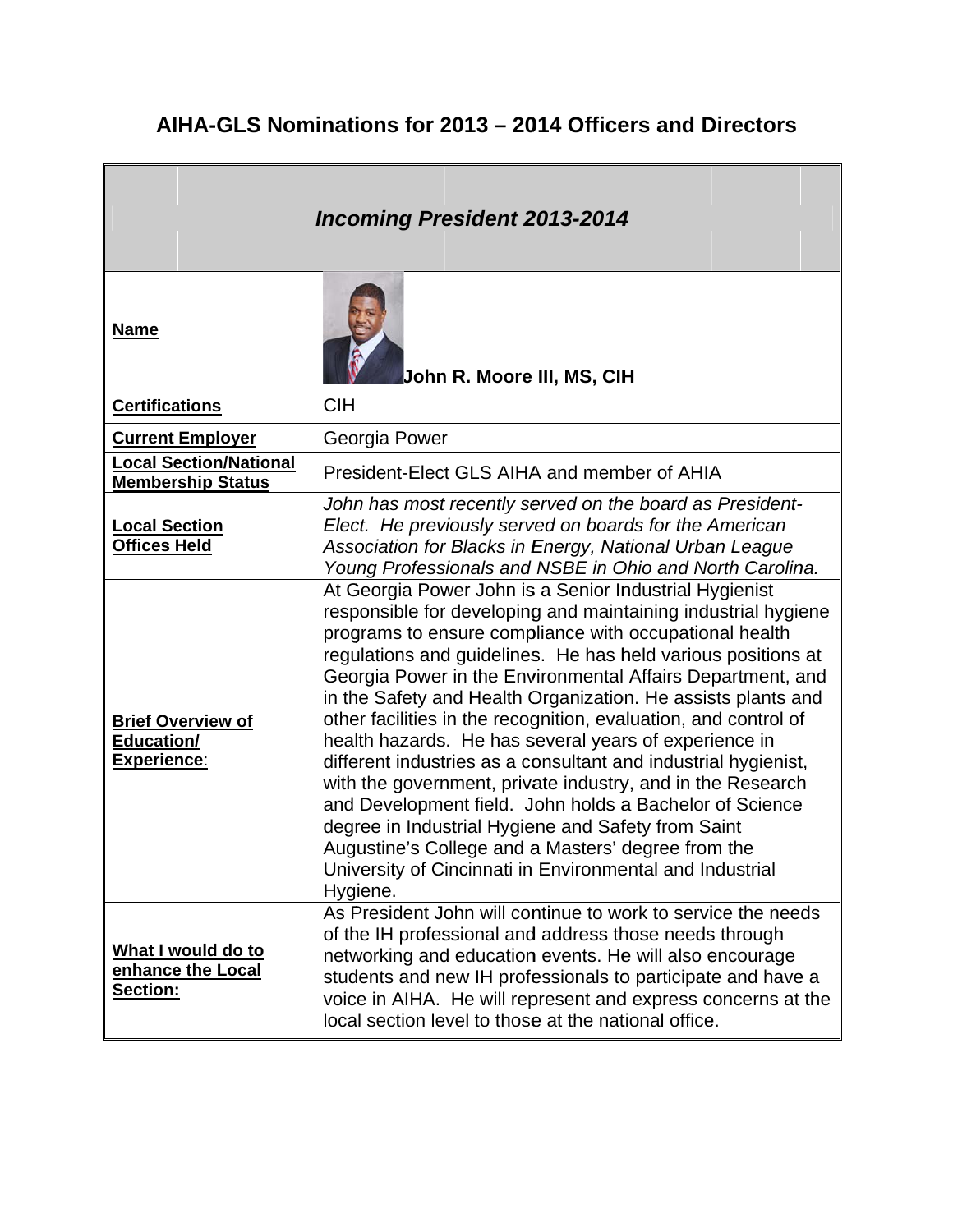| <b>Candidate for the Position of President-elect</b>                |                                                                                                                                                                                                                                                                                                                                                                                                                                                                                                                                                                                                                                                                                                                                                                                                                                                       |  |
|---------------------------------------------------------------------|-------------------------------------------------------------------------------------------------------------------------------------------------------------------------------------------------------------------------------------------------------------------------------------------------------------------------------------------------------------------------------------------------------------------------------------------------------------------------------------------------------------------------------------------------------------------------------------------------------------------------------------------------------------------------------------------------------------------------------------------------------------------------------------------------------------------------------------------------------|--|
| <b>Name</b>                                                         | Stephen Ndiritu, MS, CIH, CSP                                                                                                                                                                                                                                                                                                                                                                                                                                                                                                                                                                                                                                                                                                                                                                                                                         |  |
| <b>Certifications</b>                                               | CIH, CSP                                                                                                                                                                                                                                                                                                                                                                                                                                                                                                                                                                                                                                                                                                                                                                                                                                              |  |
| <b>Current Employer</b>                                             | Kennesaw State University                                                                                                                                                                                                                                                                                                                                                                                                                                                                                                                                                                                                                                                                                                                                                                                                                             |  |
| Local<br><b>Section/National</b><br><b>Membership Status</b>        | Member of national and GLS                                                                                                                                                                                                                                                                                                                                                                                                                                                                                                                                                                                                                                                                                                                                                                                                                            |  |
| <b>Local Section</b><br><b>Offices Held</b>                         | None                                                                                                                                                                                                                                                                                                                                                                                                                                                                                                                                                                                                                                                                                                                                                                                                                                                  |  |
| <b>Brief Overview of</b><br><b>Education/</b><br><b>Experience:</b> | Mr. Ndiritu is the Interim Director of Environmental Health and<br>Safety at Kennesaw State University (KSU) where he is<br>responsible for the overall development and implementation of<br>goals, policies and programs to ensure a safe teaching, learning<br>and working environment for KSU students, faculty and staff.<br>Ndiritu has a Master of Science degree in Industrial Hygiene from<br>the University of Central Missouri and a Bachelor of Science<br>degree in Environmental Health from Moi University in Kenya.<br>Before joining Kennesaw State University, Mr. Ndiritu worked for<br>Solvay Advanced Polymer in Atlanta.<br>He has an excellent background in exposure assessment,<br>program development and management, laboratory safety, IAQ<br>investigations, training and conducting compliance audit and<br>inspections. |  |
| What I would do to<br>enhance the Local<br><b>Section:</b>          | Enhance the exchange of ideas and best practices among<br>members through the meetings and dedicated online forum. I<br>would also like to establish a mentoring program for young<br>professionals to allow them to benefit from the knowledge and<br>skills of senior professionals in the organization.<br>Enhance collaboration with allied professional organizations,<br>particularly the local section of ASSE by organizing a joint<br>members' meeting of the two organizations, at least once a year.<br>Increase the student scholarship fund through fund raising<br>initiatives such as golf tournaments, to allow the organization to<br>offer financial support to multiple students.                                                                                                                                                  |  |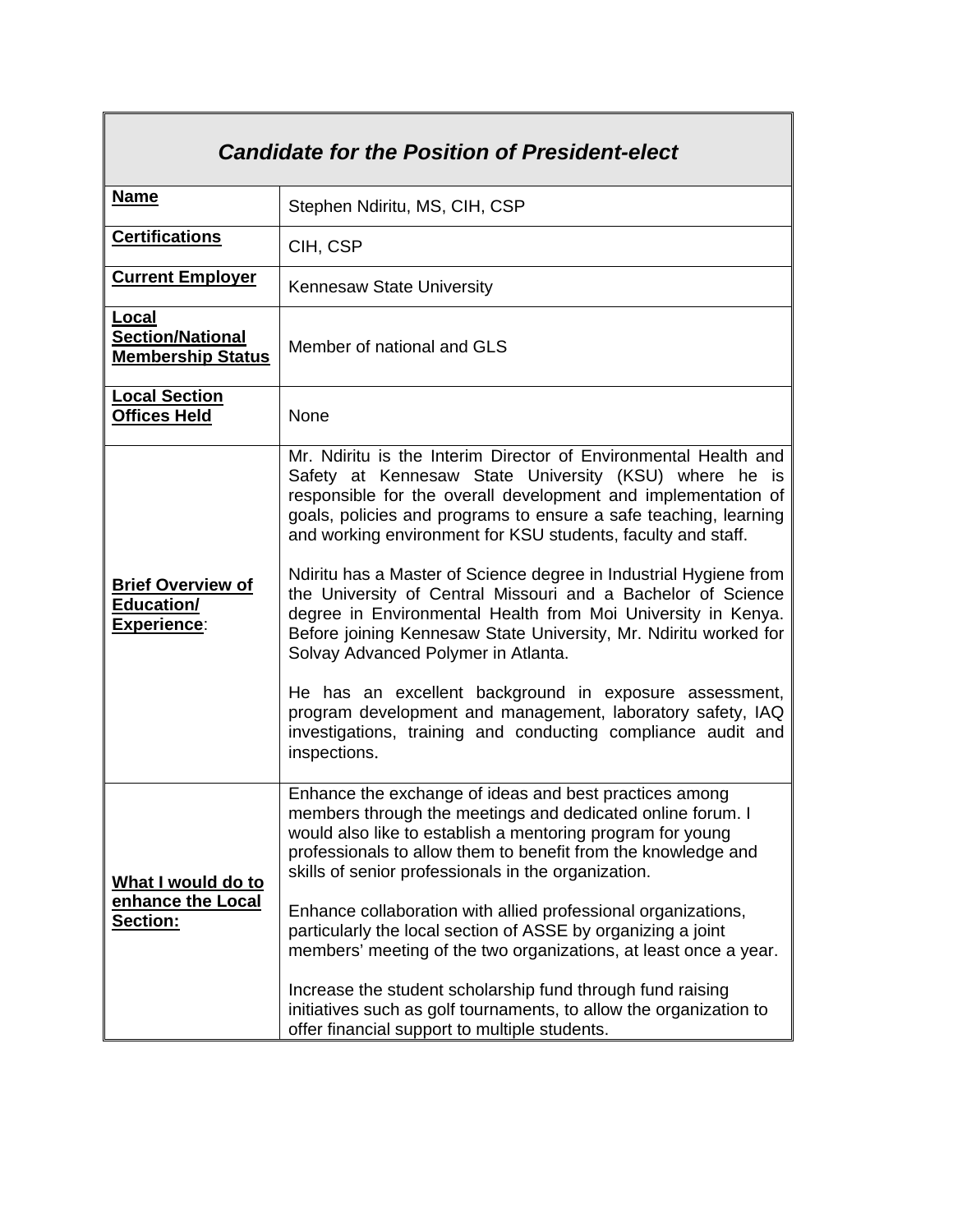| Name                                                         | Della Ridley                                                                                                                                                                                                                                                                         |
|--------------------------------------------------------------|--------------------------------------------------------------------------------------------------------------------------------------------------------------------------------------------------------------------------------------------------------------------------------------|
| <b>Certifications</b>                                        | CIH, CSP                                                                                                                                                                                                                                                                             |
| <b>Current Employer</b>                                      | <b>Consultant for Rindt-McDuff</b>                                                                                                                                                                                                                                                   |
| <b>AIHA National</b><br><b>Membership Status</b>             | National & Local Section member                                                                                                                                                                                                                                                      |
| <b>Local Section</b><br><b>Offices Held</b>                  | Currently Secretary, previously Secretary and Treasurer                                                                                                                                                                                                                              |
| <b>Brief Overview of</b><br>Education/<br><b>Experience:</b> | Della has been the EHS Manager for Abbott (formerly Solvay<br>Pharmaceuticals), Safety-Kleen and Lockheed.<br>B.A. in Chemistry from LaGrange College.                                                                                                                               |
| What I would do to<br>enhance the Local<br><b>Section:</b>   | As local section secretary, I will continue the work of previous<br>officers and strive to make continuous improvements, by<br>maintaining communications with members, responding to<br>member requests, completing local section recordkeeping, and<br>arranging quality meetings. |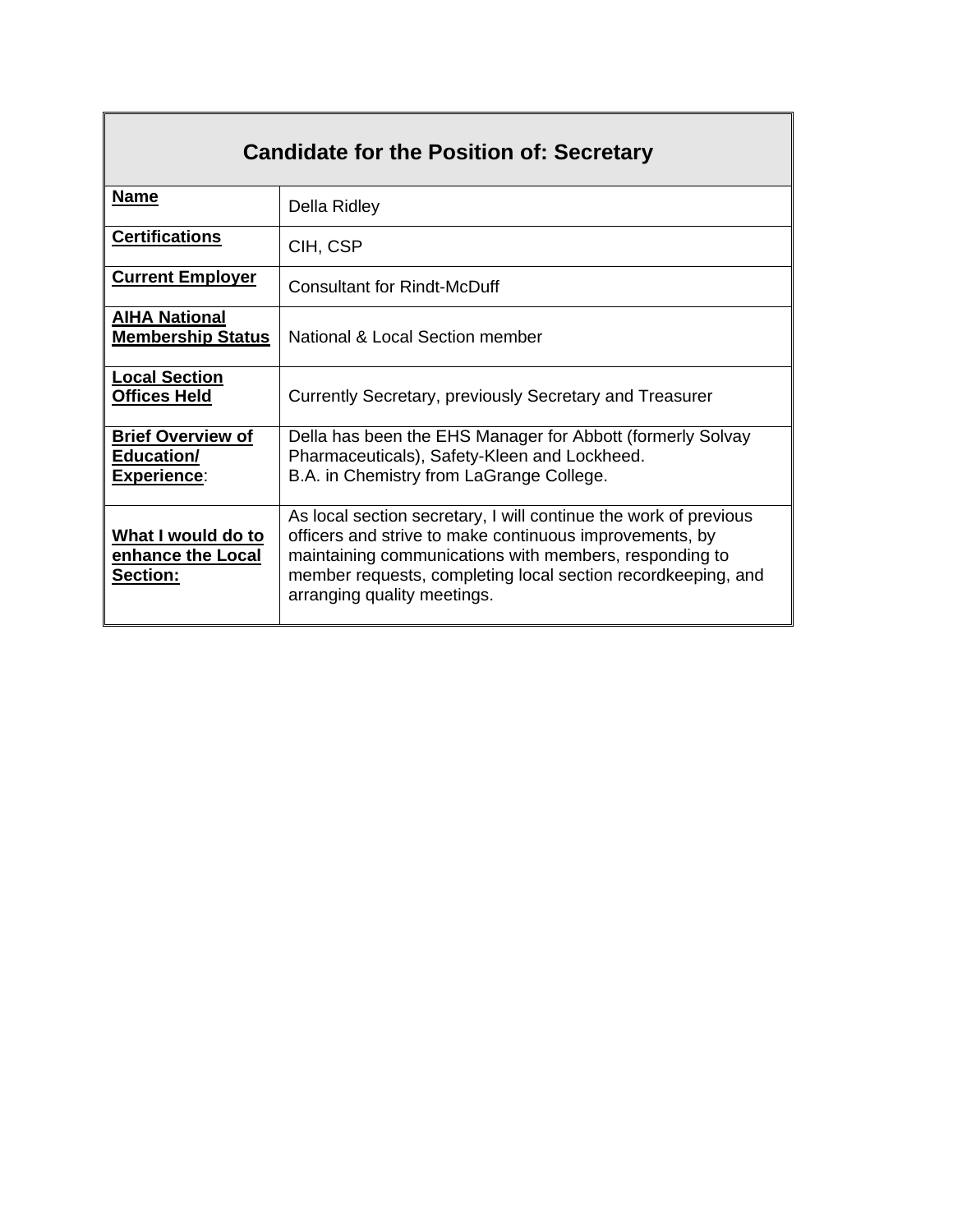| <b>Candidate for the Position of Treasurer</b>               |                                                                                                                                                                                                                                                                                                                                                                                                                                                                                                                                                                                                                                      |  |
|--------------------------------------------------------------|--------------------------------------------------------------------------------------------------------------------------------------------------------------------------------------------------------------------------------------------------------------------------------------------------------------------------------------------------------------------------------------------------------------------------------------------------------------------------------------------------------------------------------------------------------------------------------------------------------------------------------------|--|
| <b>Name</b>                                                  | Don Metcalfe                                                                                                                                                                                                                                                                                                                                                                                                                                                                                                                                                                                                                         |  |
| <b>Certifications</b>                                        | <b>Certified Industrial Hygienist</b><br><b>Certified Healthcare Facility Manager</b>                                                                                                                                                                                                                                                                                                                                                                                                                                                                                                                                                |  |
| <b>Current Employer</b>                                      | Safety & Environmental Compliance Specialist for the Medical<br>Center of Central Georgia, Macon                                                                                                                                                                                                                                                                                                                                                                                                                                                                                                                                     |  |
| Local<br><b>Section/National</b><br><b>Membership Status</b> | Member of the Georgia Local Section since 1989.                                                                                                                                                                                                                                                                                                                                                                                                                                                                                                                                                                                      |  |
| <b>Local Section</b><br><b>Offices Held</b>                  | None to date                                                                                                                                                                                                                                                                                                                                                                                                                                                                                                                                                                                                                         |  |
| <b>Brief Overview of</b><br>Education/<br><b>Experience:</b> | I have 23+ years of varied Industrial Hygiene experience. I am<br>been working for the Medical Center of Central Georgia since<br>2003 with responsibility for managing regulatory programs,<br>conducting safety and exposure investigations, as well as<br>developing training and educational resources. Prior to working<br>for MCCG I worked for ESIS Risk Management Services first at<br>the Environmental Health Lab as a chemist, then as a Senior<br>Occupational Health Specialist doing field industrial hygiene<br>investigations. I have a Bachelor of Science degree in biology<br>from Elmhurst College, Elmhurst IL |  |
| What I would do to<br>enhance the Local<br>Section:          | I have been a passive member for a long time and would like to<br>actively support the work of the organization                                                                                                                                                                                                                                                                                                                                                                                                                                                                                                                      |  |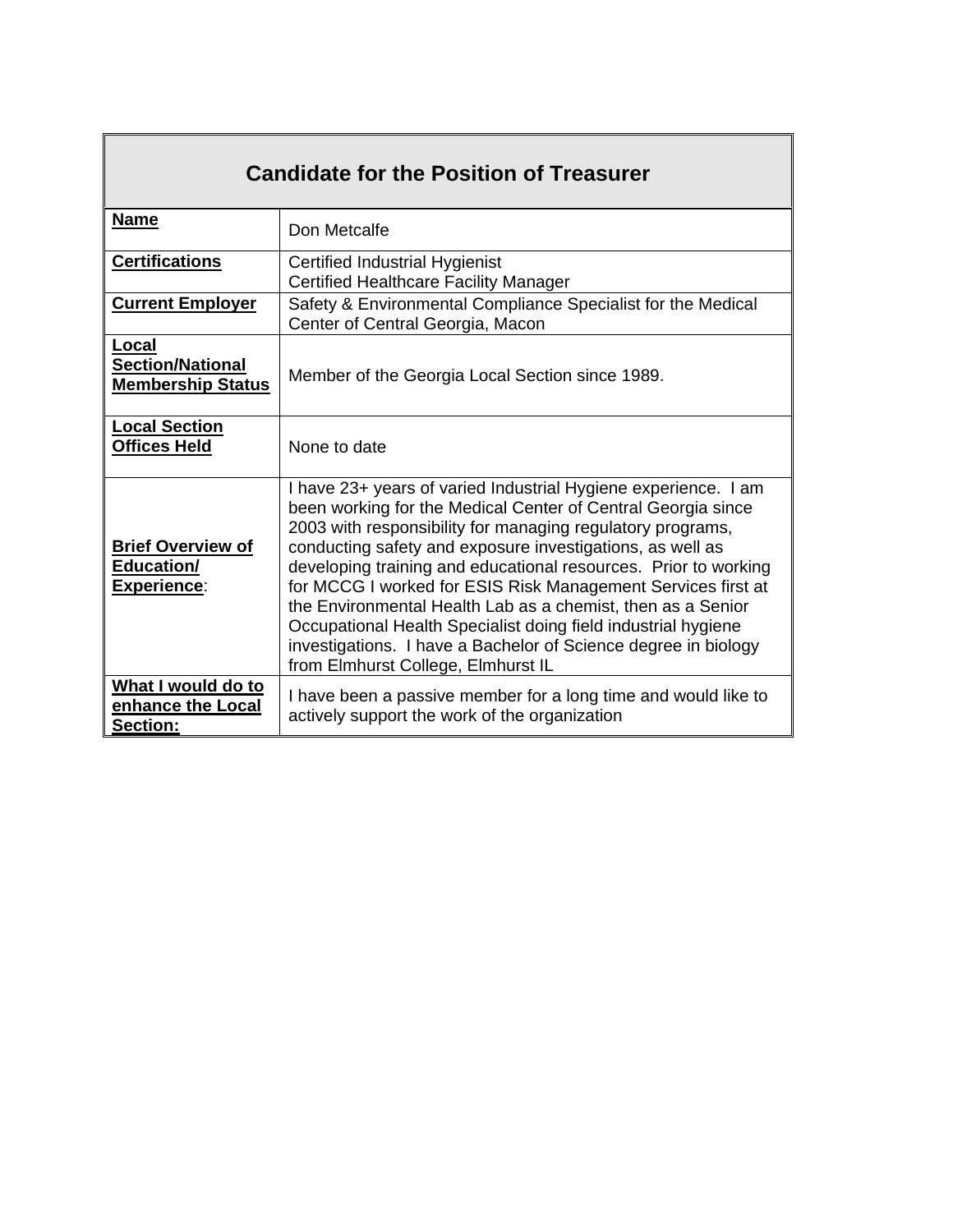## **Candidates for Position of First Year Director (Three Candidates)**

 $\overline{\mathbf{1}}$ 

| <b>Candidate for the Position of Director</b>                       |                                                                                                                                                                                                                                                                                                                                                                                                                                                                                                                                                                                         |
|---------------------------------------------------------------------|-----------------------------------------------------------------------------------------------------------------------------------------------------------------------------------------------------------------------------------------------------------------------------------------------------------------------------------------------------------------------------------------------------------------------------------------------------------------------------------------------------------------------------------------------------------------------------------------|
| <b>Name</b>                                                         | Harry M. Jones                                                                                                                                                                                                                                                                                                                                                                                                                                                                                                                                                                          |
| <b>Certifications</b>                                               | CIH, CSP, CHMM, CPEA                                                                                                                                                                                                                                                                                                                                                                                                                                                                                                                                                                    |
| <b>Current Employer</b>                                             | Morehouse School of Medicine (MSM),<br><b>Institutional Safety Officer</b>                                                                                                                                                                                                                                                                                                                                                                                                                                                                                                              |
| <b>AIHA National</b><br><b>Membership Status</b>                    | Member Since 1990                                                                                                                                                                                                                                                                                                                                                                                                                                                                                                                                                                       |
| <b>Local Section</b><br><b>Offices Held</b>                         | <b>None</b>                                                                                                                                                                                                                                                                                                                                                                                                                                                                                                                                                                             |
| <b>Brief Overview of</b><br><b>Education/</b><br><b>Experience:</b> | B.S. Biology/Chemistry - St. Joseph's College, IN<br>M.S. Biology - Roosevelt University, IL<br>Environmental Health & Safety Professional with more than<br>twenty-five years of successful hands-on management<br>experience. Expertise includes industrial hygiene, safety<br>program management, and regulatory auditing and training.<br>Broad based industry experience, contract consulting,<br>research laboratory safety management, and hazardous<br>waste management.                                                                                                        |
| What I would do to<br>enhance the Local<br><u>Section:</u>          | Support the mission of the local section by:<br>1. Promoting educational opportunities for<br>the<br>through non-traditional<br>membership<br>means:<br>including online training programs (e.g., FEMA, OR-<br>OSHA, etc), networking with other EHS<br>organizations (e.g., CHMM, ASSE, etc.), outreach to<br>community health experts (e.g., MSM, Emory, CDC,<br>$etc.$ ).<br>2. Sustaining membership of the local section<br>by<br>attracting new members through networking of entry<br>level EHS professionals. This can be accomplished<br>through advertising and social media. |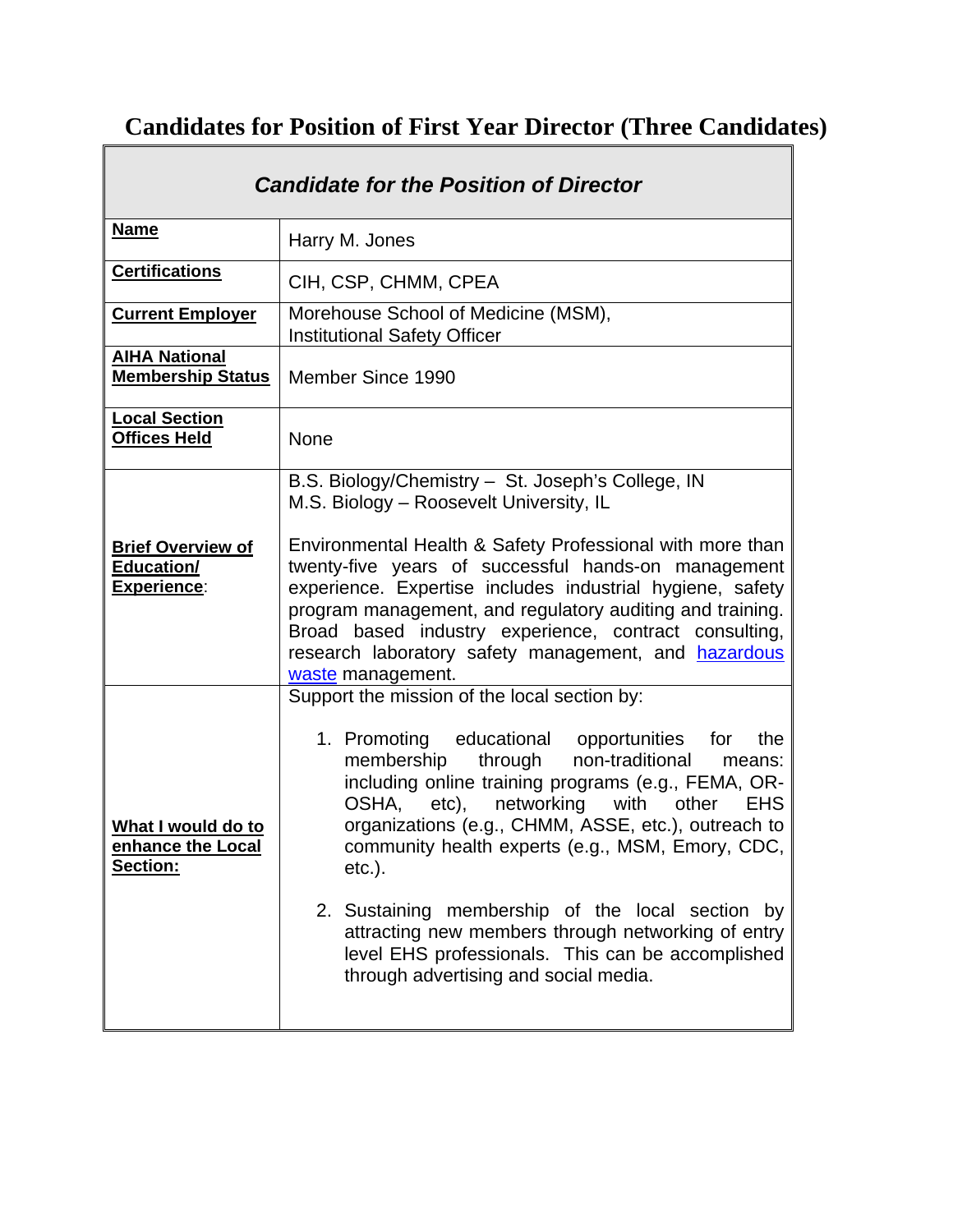| <b>Candidate for the Position of First Year Director</b>     |                                                                                                                                                                                                                                                                                                       |  |
|--------------------------------------------------------------|-------------------------------------------------------------------------------------------------------------------------------------------------------------------------------------------------------------------------------------------------------------------------------------------------------|--|
| <b>Name</b>                                                  | <b>Stacy Savage</b>                                                                                                                                                                                                                                                                                   |  |
| <b>Certifications</b>                                        | <b>CIH</b>                                                                                                                                                                                                                                                                                            |  |
| <b>Current Employer</b>                                      | Savage Consultants, LLC                                                                                                                                                                                                                                                                               |  |
| <b>AIHA National</b><br><b>Membership Status</b>             | <b>Full Member</b>                                                                                                                                                                                                                                                                                    |  |
| <b>Local Section</b><br><b>Offices Held</b>                  | GA AIHA Section-None; ASSE Savannah; President, Vice<br><b>President</b> ; Secretary                                                                                                                                                                                                                  |  |
| <b>Brief Overview of</b><br>Education/<br><b>Experience:</b> | B.A. Chemistry, M.S. Marine Science/Environmental Organic<br>Chemistry; I have been an industrial hygiene consultant based<br>out of Savannah, GA since 2000. I achieved the CIH designation<br>in 2005. I work for a variety of industrial, military, educational,<br>legal, and commercial clients. |  |
| What I would do to<br>enhance the Local<br><b>Section:</b>   | I am involved in starting up an AIHA group in Savannah, GA. I<br>would love the opportunity to serve on the Georgia AIHA board to<br>try to get IH's from other parts of the state more actively involved<br>in Local Section AIHA groups.                                                            |  |